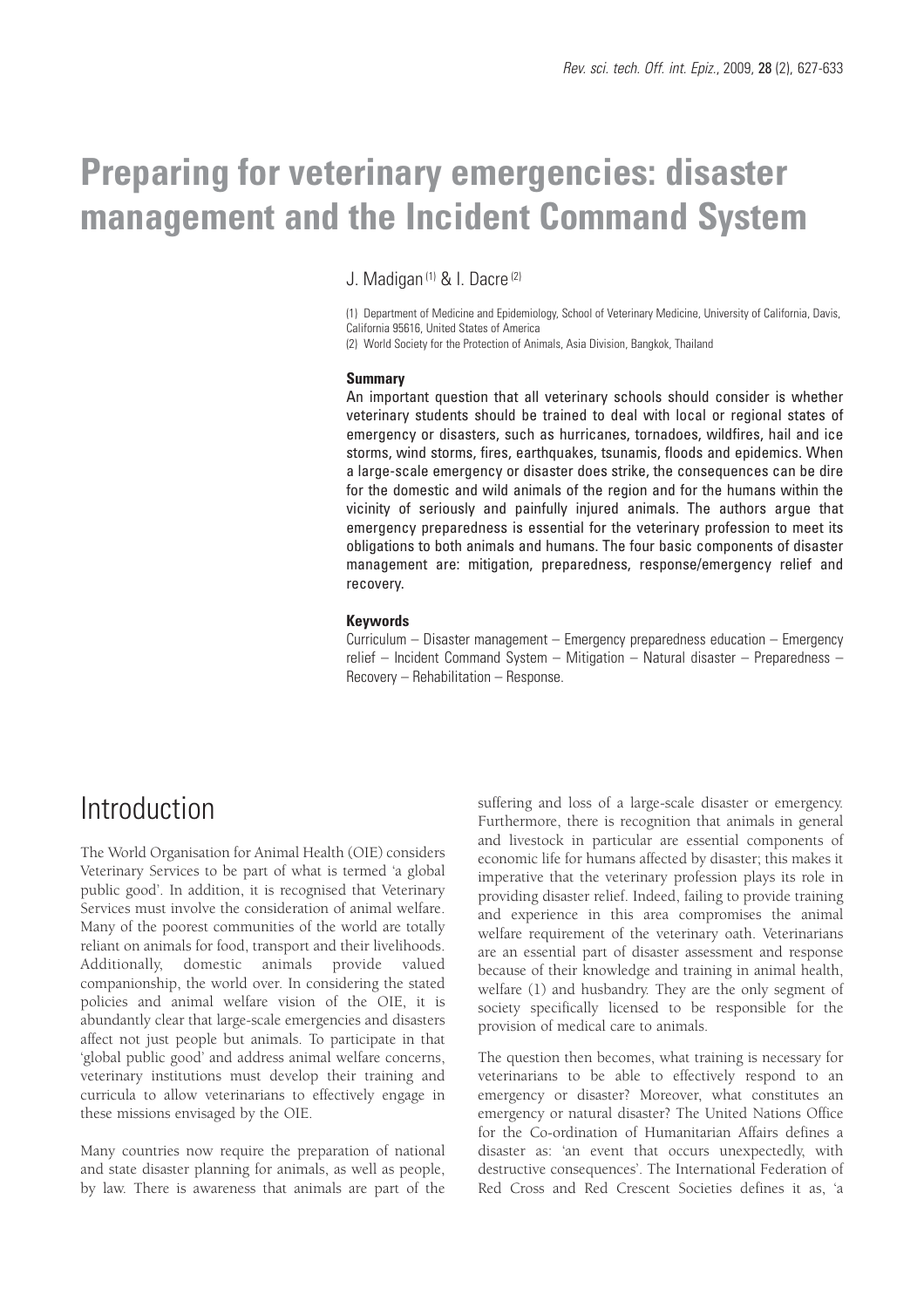calamitous event, resulting in loss of life, suffering and distress, and large-scale material damage' (2). All these definitions reflect an incident of such destructive magnitude that it results in dislocation of people and animals, separation of family members, damage and destruction of homes and farms, and injures or kills people and animals. Hence, the type of emergency or disaster that calls for veterinary assistance can involve a wide spectrum of potentially adverse events affecting the health and wellbeing of animals.

A further challenge is the fact that planning for such things as animal evacuations, shelter and the provision of veterinary care for injured or sick animals should reflect the normal standard of care given to animals in that society, which is a result of regional socio-economic realities and geographic factors (3).

# Preparing veterinary graduates to provide disaster relief

The essential components to prepare veterinary graduates for useful participation in a disaster include:

*a*) a core knowledge of the health and husbandry needs of a wide variety of species

*b*) a comprehensive knowledge of emergency procedures, including:

- − surgery
- − medical management of infections, wounds, burns and shock
- − the health consequences of floods
- treating exposure to toxic or hazardous substances
- − the nutritional needs of animals
- − the criteria for, and humane methods of, euthanasia
- − training in the Incident Command System of operations (see Fig. 1).

The four basic components of disaster management are:

- − mitigation
- − preparedness
- − response/emergency relief
- − recovery.

Veterinarians, animal health technicians and veterinary support staff all have unique skills that can serve each of these four phases.



*Source*: Federal Emergency Management Agency (www.training.fema.gov/EMIWeb/IS/ICSResource/assets/reviewMaterials.pdf)

**Fig. 1**

**Incident Command System**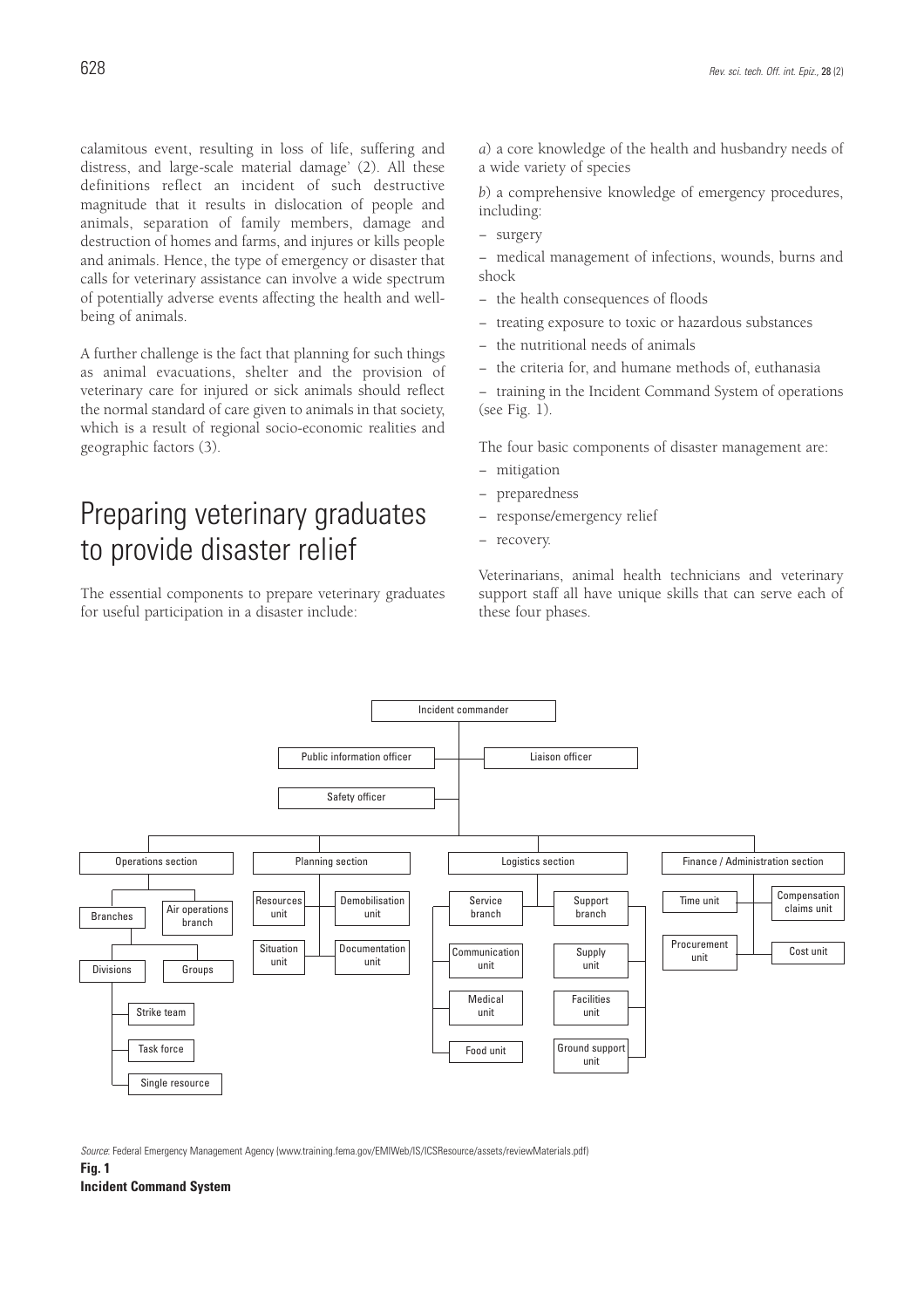## **Mitigation**

Actions taken before a disaster can reduce the impact on animals. Expected natural disasters should be planned for. For example, planning for floods should include:

− identifying locations to which animals may be evacuated, the means of transport, animal identification measures, access to restricted areas for transportation equipment and teams (these may require prior memorandums of understanding)

− vaccinating against expected water-borne diseases, such as leptospirosis

− planning for a possible prolonged loss of electrical power

− identifying sources of fresh feed and water, etc.

In addition, many predictable disasters, such as drought and famine, which build up over time, can be mitigated with timely actions to minimise the effects on animals and people. Reducing stocking density, enhancing rainfall water-storage systems for retaining seasonal rainfall and requests for emergency supplies of feedstuffs before they run out completely should be attempted. Other riskreduction measures include:

− adequate storage and protection of food, water and medical supplies

− a means of identifying animals so they can be reunited with their owners

− strengthening and securing animal shelters for anticipated use

− the implementation of vaccination programmes.

## **Response/emergency relief**

This phase involves the traditional rescue and emergency services that are needed immediately after a disaster.

## Global relief

Several organisations, including the World Society for the Protection of Animals (WSPA), the Humane Society of the United States, and the International Fund for Animals, have response units which provide disaster relief teams, whose personnel supply emergency veterinary aid and feed.

## United States of America

The Federal Emergency Management Agency (FEMA) has mandated that emergency responses must include provision for companion animals. Several states have passed legislation requiring that plans be put into place for animal-related disaster needs. However, many of these

mandates are not funded at this time and the degree of organisation and effectiveness varies greatly from state to state.

Emergency veterinary care is often provided through static and mobile clinics, and includes fundamental needs such as arranging and co-ordinating the feeding of hungry animals and reuniting animals with their owners wherever possible. Depending on the infrastructure and scope of the disaster search-and-rescue activities, the following may also be involved:

– search and rescue of animals, including large-animal technical rescue (4)

- − arranging temporary shelters for animals
- − housing large animals which have been displaced
- − treating individual animals for injury and infection
- − providing preventive measures against disease.

Identifying sources of medications is an important part of an effective response and many organisations and states have caches of emergency veterinary supplies.

Training for large-animal work during an emergency involves technical rescue instruction, which teaches:

− knowledge of ropes, slings and animal skids

− the animal-handling skills needed to work safely with trapped or stranded animals

− loading and transportation of injured animals

– the housing requirements of stressed and injured animals.

Response training must also include the assessment of mass animal casualties and infectious disease outbreaks, which may require the euthanasia of animals that are suffering, with no chance of recovery. Graduates must be familiar with nutrition needs and rehabilitation methods for starving animals. Animal first aid, field surgery methods and wound management are also all part of the knowledge and experience required and should be part of the veterinary curriculum.

## **Recovery/rehabilitation**

The main aim of this effort is to restore living conditions to normal – or to improve them – for all affected animals. Important aspects of this are: restoring veterinary care, reuniting animals with their owners, and providing for the husbandry needs of animals.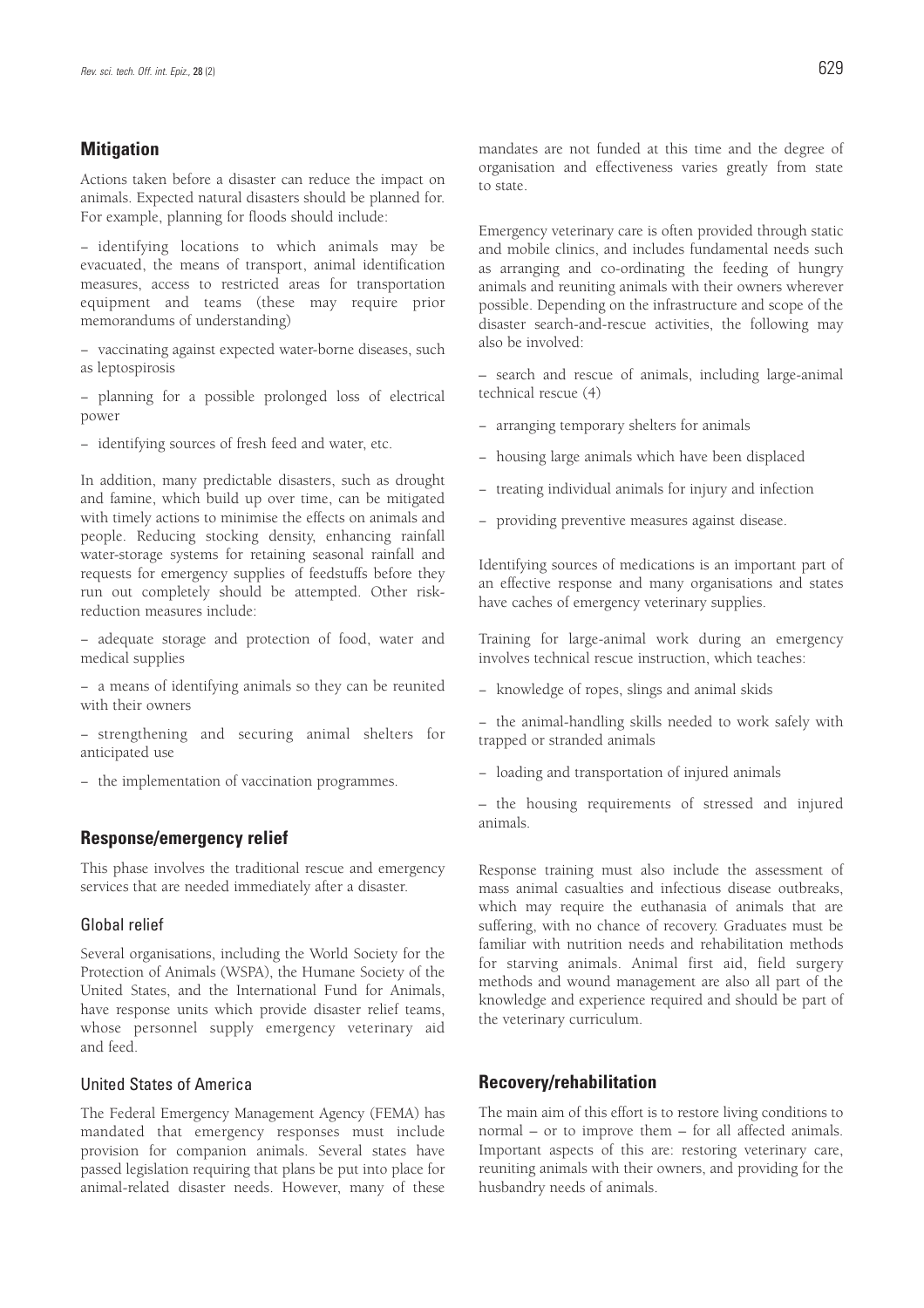## **Preparedness**

The preparedness phase is the most effective means of improving animal welfare in a disaster because, with established plans and effective preparedness measures, prevention is considered to be of maximum benefit.

Preparedness can cover many eventualities, including:

− training in emergency sheltering of animals

− evacuation plans that are put into place well before the risk is imminent

− ensuring that everyone is familiar with community warning systems

– earthquake preparedness, which includes the ability to stay safely 'in place' (i.e. at home) for seven days, with sufficient emergency supplies, until rescue or normal services are restored

– having alternative sources of power, e.g. for heating and light

− educating animal owners in companion-animal and large-animal disaster preparedness, which encourages selfreliance in an emergency.

Animal identification, predetermined locations for shelter and housing and the means for mobilising and transporting animals to a safe location, etc., are all part of disaster preparedness.

## Animal welfare

While many have attempted to define 'animal welfare', for the purposes of this discussion, it is simply the area of human awareness involved in preventing animal suffering and improving animal wellbeing for the sake of animals themselves, as well as for the human beings who rely upon them for companionship or their livelihood. The humananimal bond takes many forms. When animals suffer, it causes human suffering because of the compassion and empathetic bond between animals and their owners/caretakers or because animals improve and assist in the lives of their owners, in some way. Disasters and emergencies have the potential for the most dramatic and catastrophic impacts on animal welfare. It is the expectation of society that the veterinary needs of animals should and will be met. It is paramount that veterinary education seizes the chance to create a series of compatible global education programmes and training opportunities in the four areas of disaster and emergency response:

- − mitigation
- − preparedness
- − response
- − recovery.

Templates for veterinary disaster education programmes and certification at various levels of emergency training should be standardised/harmonised, to assess capabilities at the county/regional, state and national level (5). Funding for international workshops is also essential (Box 1). These should involve curriculum and training modules, including 'train the trainer' programmes, which enable participants to take disaster and emergency preparedness back to their home region.

Box 1 briefly presents the essential training areas needed to meet these four areas of expectation.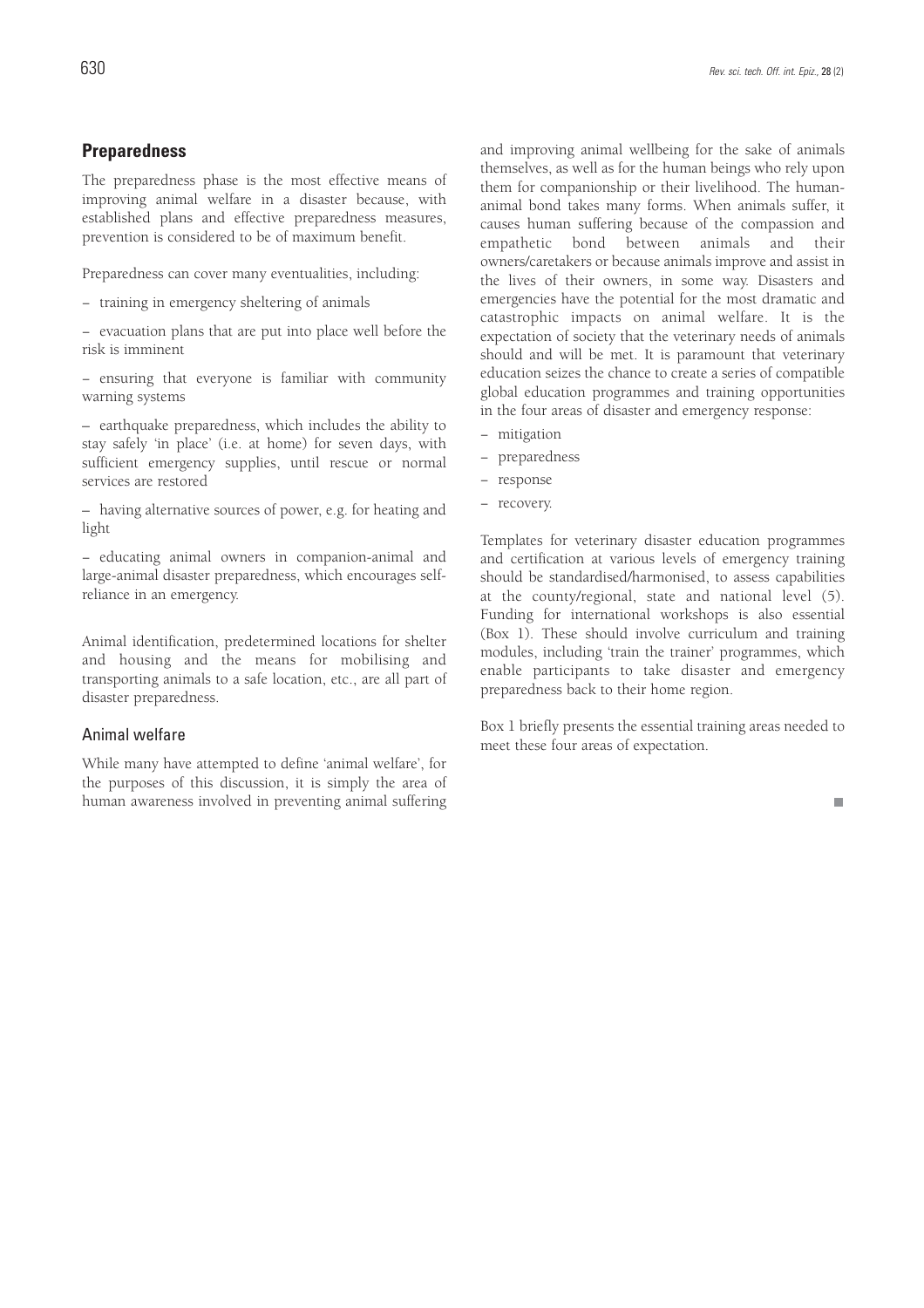#### **Box 1**

#### **Training areas for disaster and emergency response Leadership**

Veterinary professionals may be able to contribute effectively to the leadership of local emergency responses and the co-ordination of resources. The ability to communicate and interact with existing governmental and non-governmental organisations in the geographic area of the disaster to co-ordinate efforts on behalf of animals is essential. It is essential that veterinary education includes training and experience in the Incident Command System (Fig. 1) as part of leadership training.

#### **Incident Command System**

The incident Command System (ICS) is an on-scene, all-hazard, incident management concept in the United States of America. It is a management protocol originally designed for emergencymanagement agencies.

The ICS is based upon a flexible, scalable response organisation, providing a common framework within which people can work together effectively. People may be drawn from multiple agencies that do not routinely work together. The ICS is designed to provide operational procedures that reduce problems and lessen the potential for miscommunication.

The ICS is described as a template for a 'first-on-scene' response structure. In this structure, the first responder to an incident takes charge of the scene until the incident has been declared resolved, or a superior-ranking responder arrives on the scene and takes command, or the incident commander appoints another individual as incident commander.

#### **Animal care**

Care of and services to companion animals and other animals at evacuation shelters, the local animal control facility and humane societies during disasters.

Large-animal, livestock and poultry support during disasters, including prevention measures against potential animal disease emergencies.

#### **Epidemiology**

Ability to identify and track disease patterns and identify the case definition of diseases unique to the geographic areas involved. Knowledge of 'herd health' principles.

#### **Bioterrorism – zoonoses**

Knowledge of most bioterrorism agents, including modes of transmission, signs and symptoms, course and duration of disease and animal treatment protocols.

#### **Decontamination methods and principles**

Training in the ability to perform animal and human decontaminations as needed (including at hospitals and shelters, which are usually the 'first receivers').

#### **Search and rescue**

Training to enable assistance with the search-and-rescue component of response, including the unique requirements of animal handling, animal restraint, practical training in ropes, slings, extraction methods and concepts of sheltering 'in place' as well as in establishing triage areas. Methods of identifying animals and reuniting them with their owners are important components of a successful search-and-rescue operation for animals.

#### **Human care**

Under appropriate medical direction, veterinary assistance may be requested to help in caring for humans. Exposure to the concept of 'One medicine' and ability to perform support procedures to assist medical responders, if requested. ('One medicine' is the concept of the integration of human and animal medical principles and of efforts to improve the care of humans and prevent human disease, such as veterinary assistance in mass immunisation efforts, etc.).

#### **Sources of veterinary medical equipment and supplies**

Drugs labelled for humans can be used for animals in an emergency. Veterinary equipment is largely the same as human medical equipment (bandages, syringes, surgical instruments).

Establishment of veterinary cache sources for immediate use.

Access to and inventory management and supply rotation of controlled substances.

#### **Community planning, outreach and education**

Disaster preparedness education for and interaction with the owners of companion animals, horses, livestock and exotic species.

#### **Animal vaccination methodologies**

Training in methods of vaccine storage, handling, and methods used in mass immunisation, including knowledge and skills for mass animal-handling requirements.

#### **Mental health**

Training in coping with widespread devastation, animal and human suffering and methods of self support for physical and mental wellbeing during disasters. Grief counselling for the stress of human and animal loss.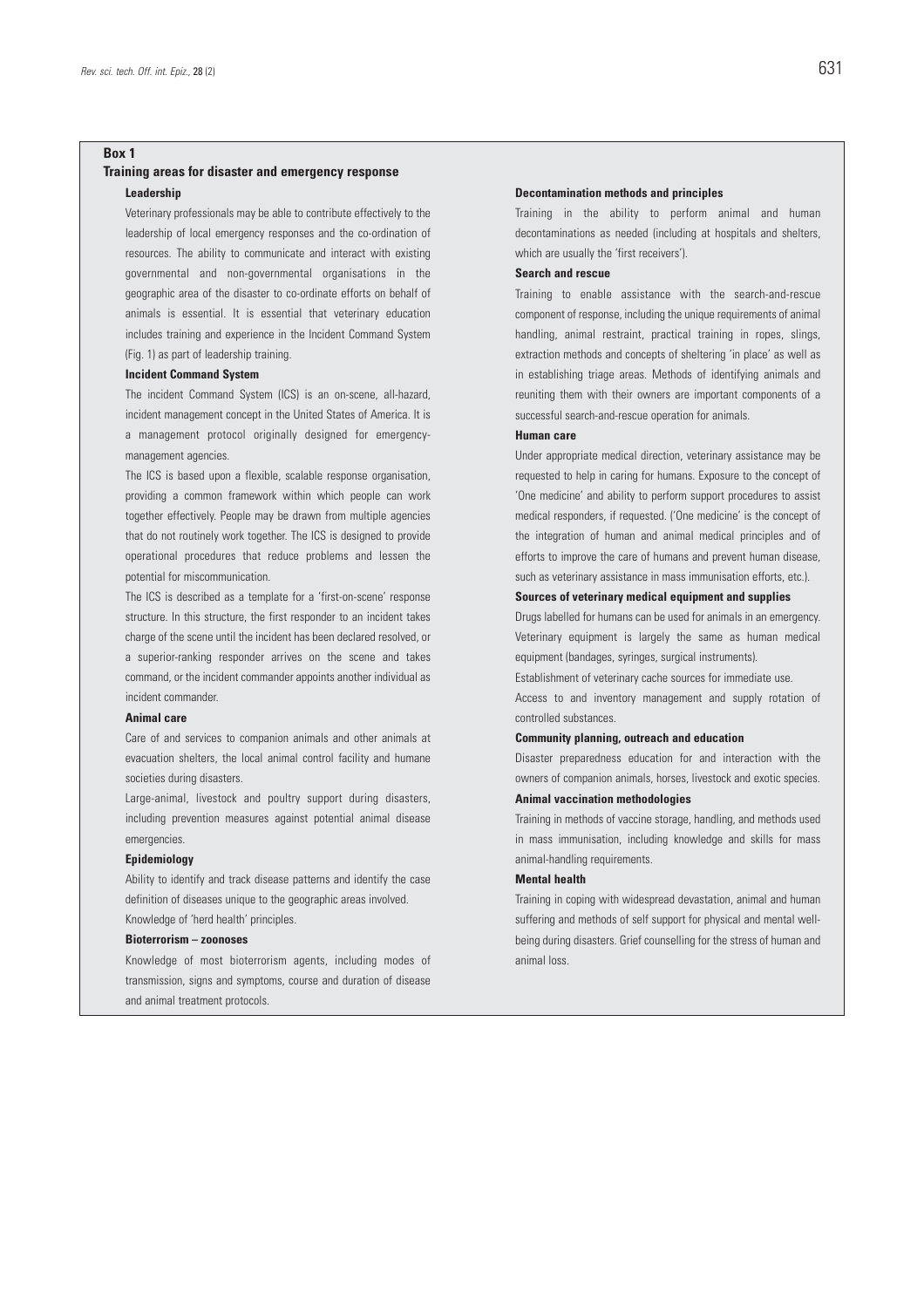## **La préparation aux urgences vétérinaires : la gestion des catastrophes et le système de commandement en cas d'incident**

J. Madigan & I. Dacre

## **Résumé**

Une question importante que toutes les facultés vétérinaires doivent se poser est celle de savoir s'il faut former les étudiants vétérinaires à la gestion des situations d'urgence et des catastrophes pouvant survenir au niveau local et régional, par exemple les ouragans, tornades, incendies de forêt, orages de grêle, tempêtes, tremblements de terre, tsunamis, inondations et épidémies. Lorsqu'une catastrophe se présente, ses conséquences peuvent être désastreuses pour les animaux domestiques et sauvages de la région, ainsi que pour les personnes se trouvant à proximité d'animaux souffrant de blessures graves et douloureuses. Les auteurs estiment que la préparation aux urgences est essentielle pour que les vétérinaires puissent remplir leur mission à l'égard des animaux et des humains. Les quatre composantes de la gestion des catastrophes sont l'atténuation, la préparation, la réaction et les secours d'urgence, et le rétablissement.

### **Mots-clés**

Atténuation – Catastrophe naturelle – Formation à la préparation aux urgences – Gestion des catastrophes – Préparation – Programme d'enseignement – Réaction – Rétablissement – Réhabilitation – Secours d'urgence – Système de commandement en cas d'incident.

п

## **Preparación para emergencias veterinarias: gestión de desastres y el sistema de mando en caso de incidente**

J. Madigan & I. Dacre

### **Resumen**

Una cuestión importante que todas las facultades de veterinaria deberían plantearse es la conveniencia o no de impartir a los alumnos formación para afrontar estados de emergencia y desastres de dimensión local o regional, tales como huracanes, tornados, incendios forestales, tormentas de granizo, terremotos, *tsunamis*, inundaciones y epidemias. Cuando el desastre natural golpea puede tener consecuencias nefastas para la fauna salvaje y doméstica de una región, e incluso para cuantas personas vivan cerca de animales que sufren y pueden estar gravemente heridos. Los autores postulan que la preparación para emergencias es indispensable para que la profesión veterinaria cumpla sus obligaciones para con animales y seres humanos. Los cuatro componentes básicos de la gestión de desastres son: mitigación; preparación; respuesta-socorro de emergencia; y recuperación.

## **Palabras clave**

п

Catástrofe natural – Formación sobre preparación para emergencias – Gestión de desastres – Mitigación – Planes de estudios – Preparación – Recuperación – Rehabilitación – Respuesta – Sistema de mando en caso de incidentes – Socorro de emergencia.